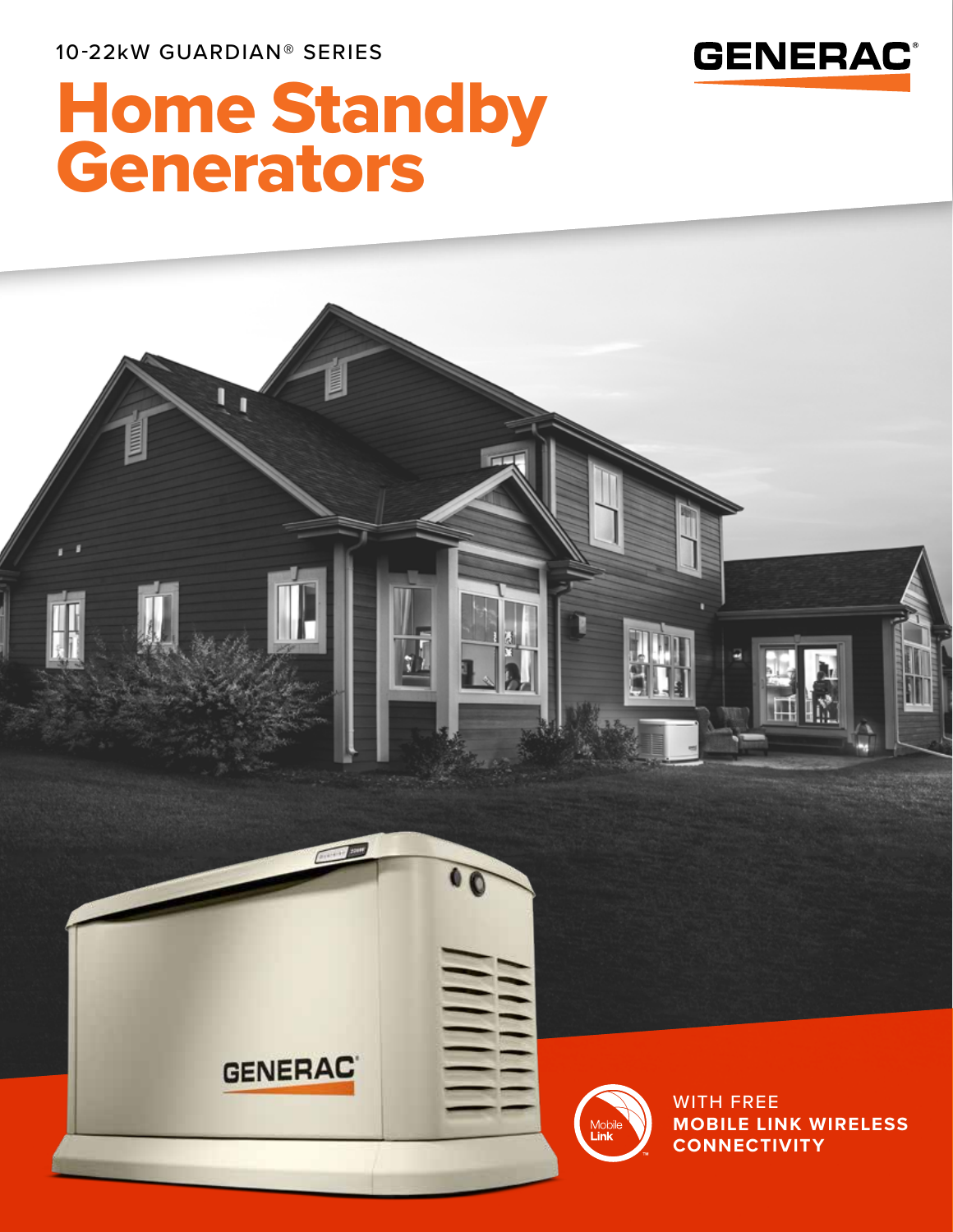## Choose the #1 selling home standby generator brand

Generac's Guardian Series generators provide the automatic backup power you need to protect your home and family during a power outage. Connected to your existing LP or natural gas fuel supply, it kicks in within seconds of sensing power loss—automatically—and runs for as long as necessary until utility power returns. Choose from Generac's industry leading lineup to power just the essentials or Generac's 22kW, the largest air-cooled generator in the market, for whole-house coverage.

## **Features & Benefits:**



### **GENERAC'S G-FORCE ENGINE**

Are purpose-built, pressure-lubricated engines capable of handling the rigors of generator use, resulting in power that's more reliable and requires less routine maintenance than any competitive engine. Generac's G-Force engine features hydraulic lifters—improving engine performance and extending the life of the product. (Hydraulic lifters only available on the 13 & 16 kW)



### **TRUEPOWER™ TECHNOLOGY**

Delivers best-in-class power quality with less than 5% total harmonic distortion for clean, smooth operation of sensitive electronics and appliances.



### **QUIET-TEST™ SELF-TEST MODE**

Runs at a lower RPM for a five or twelve minute test, making generators significantly quieter than other brands, while consuming less fuel.



### **GENERAC'S EVOLUTION™ CONTROLLER**

Features a multilingual LCD display that allows you to monitor battery status and track maintenance intervals to ensure your generator is always in top operating condition.



### **TOUGH, DURABLE ENCLOSURES**

Our RhinoCoat™ powder-coated finish helps make corrosion-resistant aluminum perfect for all weather conditions.

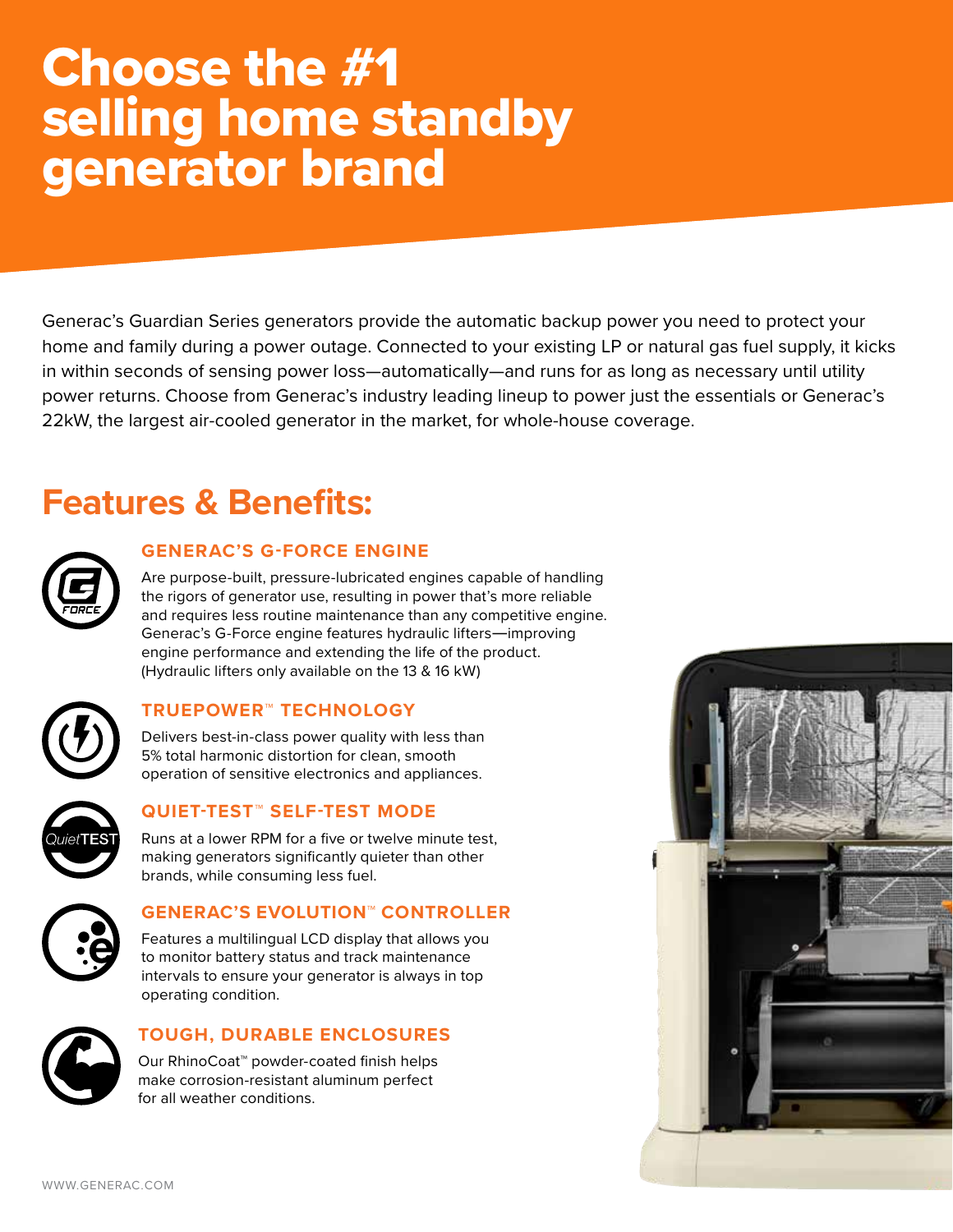

## **Mobile Link**

Available for FREE with every Guardian Series home standby generator, Mobile Link allows you to monitor the status of your generator from anywhere in the world using a smart phone, tablet, or PC. Easily access information, such as the current operating status and maintenance alerts. With Mobile Link, you are taken care of before the next power outage.

### **Also Featuring:**



### **24/7/365 CUSTOMER SUPPORT TEAM**

Standing by all day, every day from our headquarters in Wisconsin to answer any questions you might have.



### **BUILT IN THE USA\***

Generac generators and engines are engineered and built in the USA\* *\*Assembled in the USA using domestic and foreign parts.*



### **5-YEAR LIMITED WARRANTY**

Included with all home standby generators.